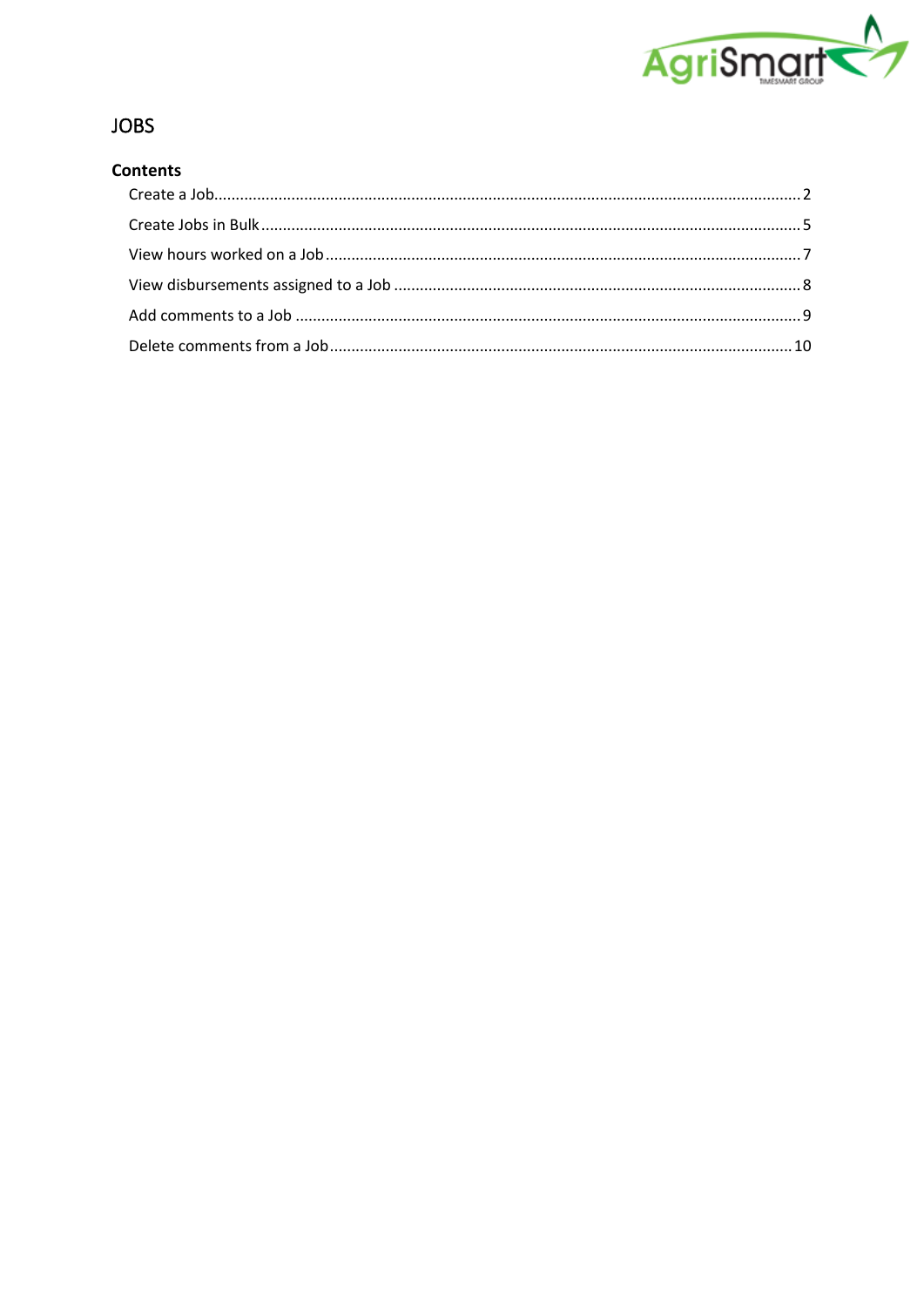### <span id="page-1-0"></span>Create a Job

1. Hover on *Jobs* and click on *Add Job*:



#### 2. Click on the spyglass icon next to the *Client* field:

## *NB: If the Client/Block has not previously been added, you can type the name of the Client/Block directly into this field*

| <b>Add Job</b>  |                            |  |
|-----------------|----------------------------|--|
| Client:         |                            |  |
|                 | Assessed by: Admin Orchard |  |
| Job Code:       |                            |  |
| Job Identifier: |                            |  |
| End Date:       |                            |  |

#### A similar screen will appear:

|                 | <b>Client Lookup</b>      |                                                            |  |  |  |  |  |
|-----------------|---------------------------|------------------------------------------------------------|--|--|--|--|--|
| search:         |                           | partner:<br>all<br>go<br>▼<br>viewing records 1 - 10 of 10 |  |  |  |  |  |
| ID              | <b>Client Code Client</b> |                                                            |  |  |  |  |  |
| 4               | ABC.                      | <b>ABC Limited</b>                                         |  |  |  |  |  |
| 9               | <b>APPLE</b>              | <b>Apple Grower Limited</b>                                |  |  |  |  |  |
| 6               | <b>CITGL</b>              | <b>Citrus Grower Limited</b>                               |  |  |  |  |  |
| $\overline{7}$  | <b>GGL</b>                | <b>Grape Grower Limited</b>                                |  |  |  |  |  |
| 8               | <b>KGL</b>                | Kiwifruit Grower Limited                                   |  |  |  |  |  |
| 14              | KGNO <sub>2</sub>         | Kiwifruit Grower No 2                                      |  |  |  |  |  |
| 11              | ORC1BLK1                  | Orchard 1 - Block 1                                        |  |  |  |  |  |
| 12 <sup>2</sup> | ORC1BLK2                  | Orchard 1 - Block 2                                        |  |  |  |  |  |
| 13              | ORC1BLK3                  | Orchard 1 - Block 3                                        |  |  |  |  |  |
| 10              | <b>VEGGL</b>              | <b>Vegetable Grower Limited</b>                            |  |  |  |  |  |

3. Select the applicable Client by clicking anywhere on its line

You will see that the *Client* field has been populated:



4. Click on the spyglass icon next to the *Job Code* field:



#### A similar screen will appear

| <b>Job / Activity Code Lookup</b> |                            |  |  |  |  |
|-----------------------------------|----------------------------|--|--|--|--|
| search:                           | go                         |  |  |  |  |
|                                   | viewing records 1 - 6 of 6 |  |  |  |  |
| Code                              | <b>Description</b>         |  |  |  |  |
| <b>JOB-APPLES</b>                 | Job - Apples               |  |  |  |  |
| <b>JOB-CITRUS</b>                 | Job - Citrus               |  |  |  |  |
| <b>JOB-GRAPES</b>                 | Job - Grapes               |  |  |  |  |
| <b>JOB-KIWI</b>                   | Job - Kiwifruit            |  |  |  |  |
| <b>JOB-SQUASH</b>                 | Job - Squash               |  |  |  |  |
| JOB-VEGE                          | <b>Job Vegetables</b>      |  |  |  |  |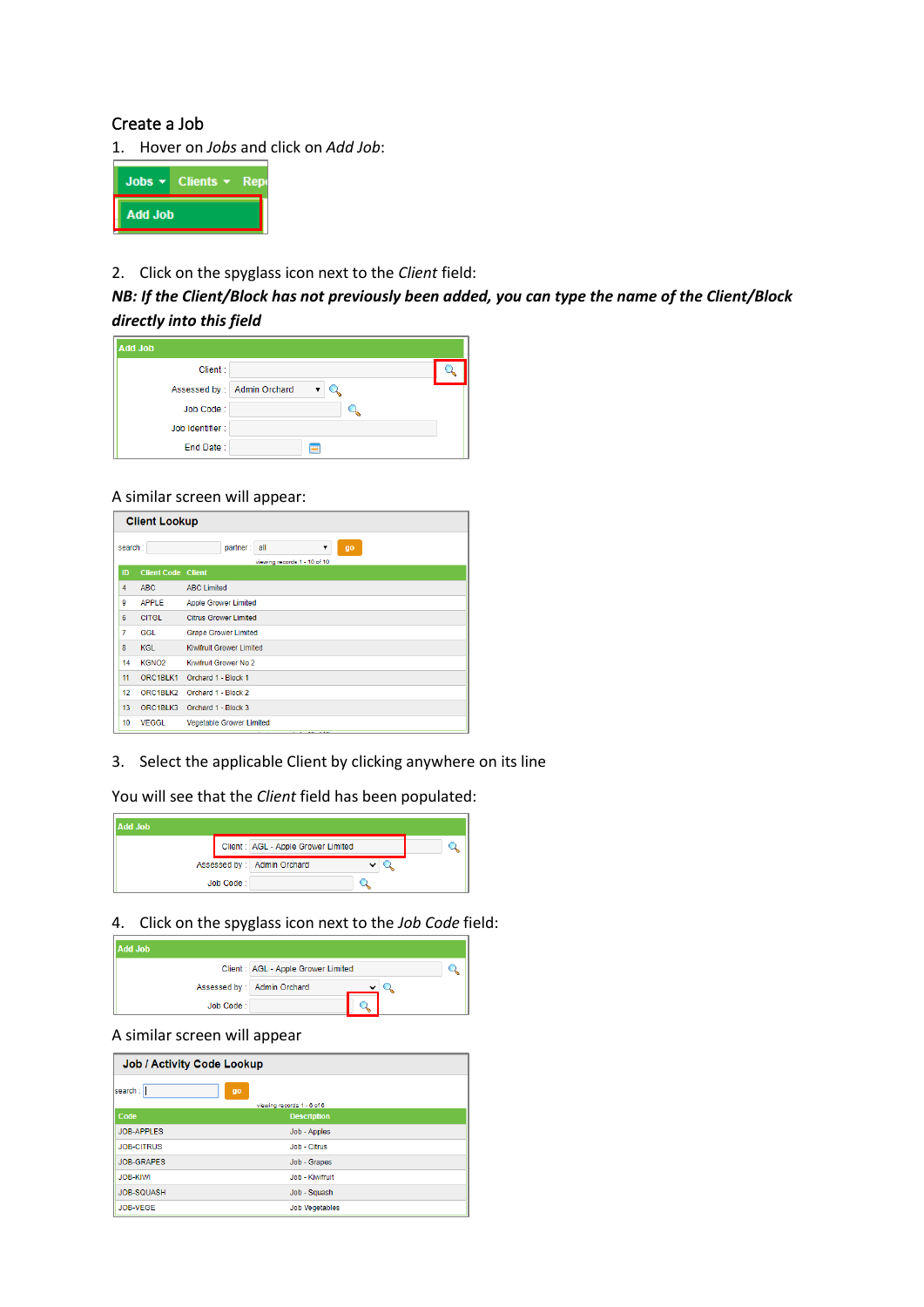5. Select the applicable Job by clicking anywhere on its line

You will see that the *Job Code* field has been populated:

| <b>Add Job</b> |                                     |  |  |
|----------------|-------------------------------------|--|--|
|                | Client : AGL - Apple Grower Limited |  |  |
|                | Assessed by : Admin Orchard         |  |  |
|                | Job Code: JOB - Apples              |  |  |

#### 6. Click *Add:*

| <b>Add Job</b>                                     |                                    |  |
|----------------------------------------------------|------------------------------------|--|
|                                                    | Client: AGL - Apple Grower Limited |  |
|                                                    | Assessed by : Admin Orchard        |  |
|                                                    | Job Code: JOB - Apples             |  |
| Job Identifier:                                    |                                    |  |
| End Date:                                          | m                                  |  |
|                                                    | Job Type: Ogeneral Oannual Ogst    |  |
| <b>Job Status:</b>                                 | pending<br>$\checkmark$            |  |
| Priority:                                          | normal $\vee$                      |  |
| <b>Job Details:</b>                                |                                    |  |
| Use Chargeout Rate from<br>Job / Activity Codes: 7 |                                    |  |
| Budget Total (\$):                                 |                                    |  |
| Allocated Users Can See Budget? : [7]              |                                    |  |
|                                                    | $add \geq$                         |  |
|                                                    | add & allocate >>                  |  |

### A similar screen will appear:

| <b>Jobs</b> |                 |                       |                    |                                        | <b>Job Comments</b>                                |                                                                                               | <b>Saved Supplier Invoices</b> |                              | <b>Disbursements</b>         | <b>Bulk Job Creation</b> | <b>Job Order</b>    | <b>Job Codes</b>  | <b>Add Job</b> |                       |
|-------------|-----------------|-----------------------|--------------------|----------------------------------------|----------------------------------------------------|-----------------------------------------------------------------------------------------------|--------------------------------|------------------------------|------------------------------|--------------------------|---------------------|-------------------|----------------|-----------------------|
|             |                 |                       |                    | job status<br>all<br>÷<br>$\checkmark$ | search<br>$\checkmark$<br>$\checkmark$<br><b>E</b> | partner<br>all<br>all<br>$\checkmark$<br>reset search   reset and no longer remember searches | order by<br>job date           | $\checkmark$<br>$\checkmark$ | $descending \nightharpoonup$ | go                       |                     |                   |                |                       |
|             |                 |                       |                    |                                        |                                                    | viewing records 1 - 18 of 18                                                                  |                                |                              |                              |                          |                     |                   |                |                       |
|             | Job ID Job Code | <b>Job Identifier</b> | <b>Client Code</b> | <b>Client</b>                          |                                                    |                                                                                               | <b>Job Details</b>             |                              |                              | <b>Target End Date</b>   | <b>Date Entered</b> | <b>Job Status</b> |                |                       |
| 20          | JOB - Apples    |                       | <b>AGL</b>         | <b>Apple Grower Limited</b>            |                                                    |                                                                                               |                                |                              |                              |                          | Jul 08 2020         | pending           | Δ              | $\boldsymbol{\times}$ |

7. Locate the *Job* you just created and click on the *Job ID*:

# *NB: The Job should be at the top of the screen*

|                | Job ID Job Code | Job Identifier | Client Code | <b>Client</b>               | VIEWING TECHNOLOGY 1 - TO UP TO<br><b>Job Details</b> | <b>Target End Date</b> | <b>Date Entered</b> | Job Status |
|----------------|-----------------|----------------|-------------|-----------------------------|-------------------------------------------------------|------------------------|---------------------|------------|
| $\frac{20}{2}$ | JOB - Apples    |                | AGL         | <b>Apple Grower Limited</b> |                                                       |                        | Jul 08 2020         | pending    |

### 8. Hover on the spyglass next to *Update Job Status*:

| <b>Job Details</b>                                        |   |
|-----------------------------------------------------------|---|
| Job ID: $20$                                              |   |
| Job Type : general                                        |   |
| Job Code: JOB - Apples                                    |   |
| Job Client : Apple Grower Limited - contacts              |   |
| Current Job Status :<br>pending                           |   |
| Update Job Status:                                        |   |
| Work in Progress Total: \$0.00                            |   |
| <b>Job Cost: \$0.00</b>                                   |   |
| clear date<br>Next Review Date:<br>$-$ assign to $-$<br>▦ | v |
| save >>                                                   |   |
| Work in Progress Transfer Total: \$0.00                   |   |
| Total Hours Worked: 0.0000                                |   |
| Job Status History:                                       |   |
| print supplement - email supplement                       |   |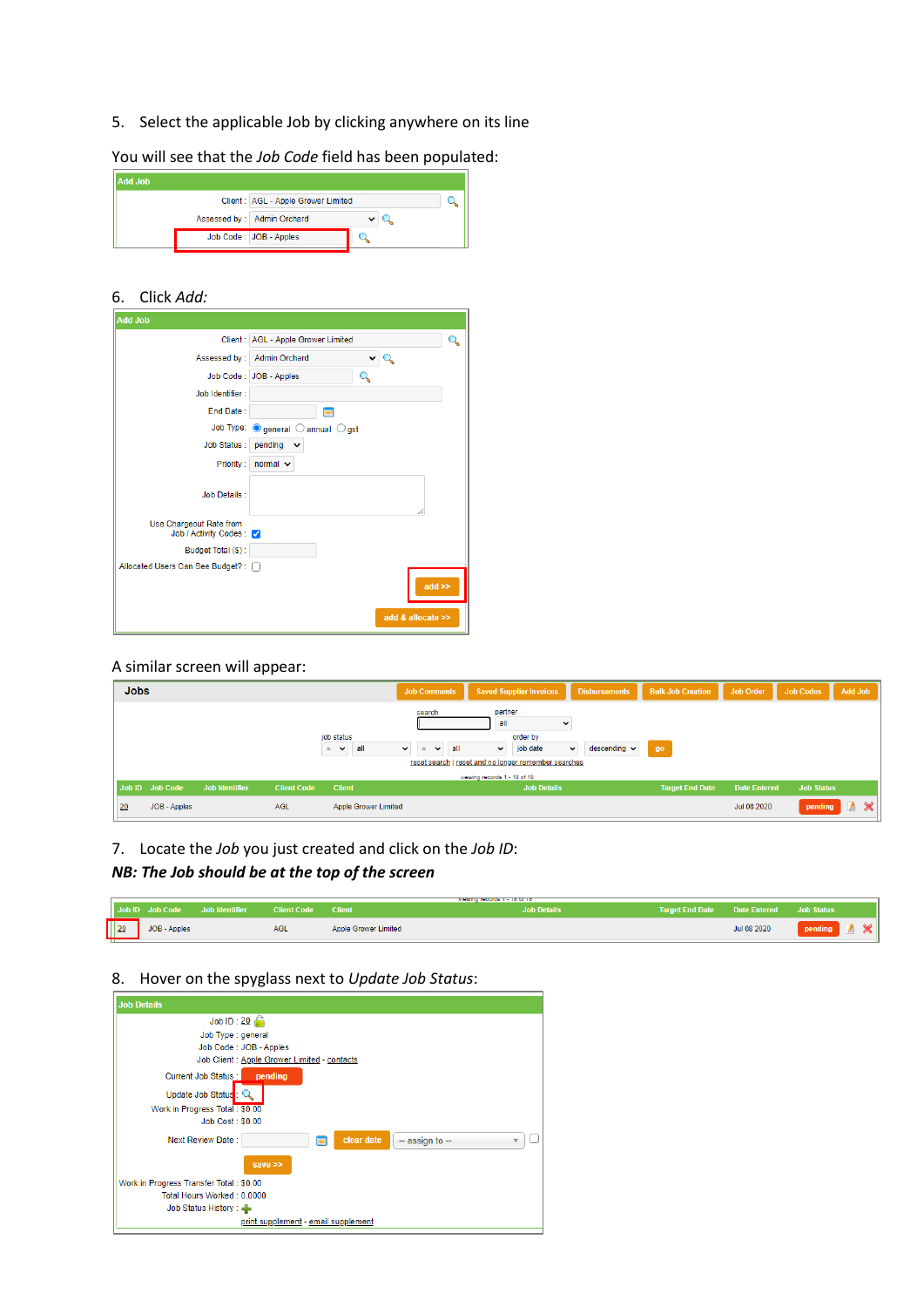9. Change the *Status* from *Pending* to *Active*:

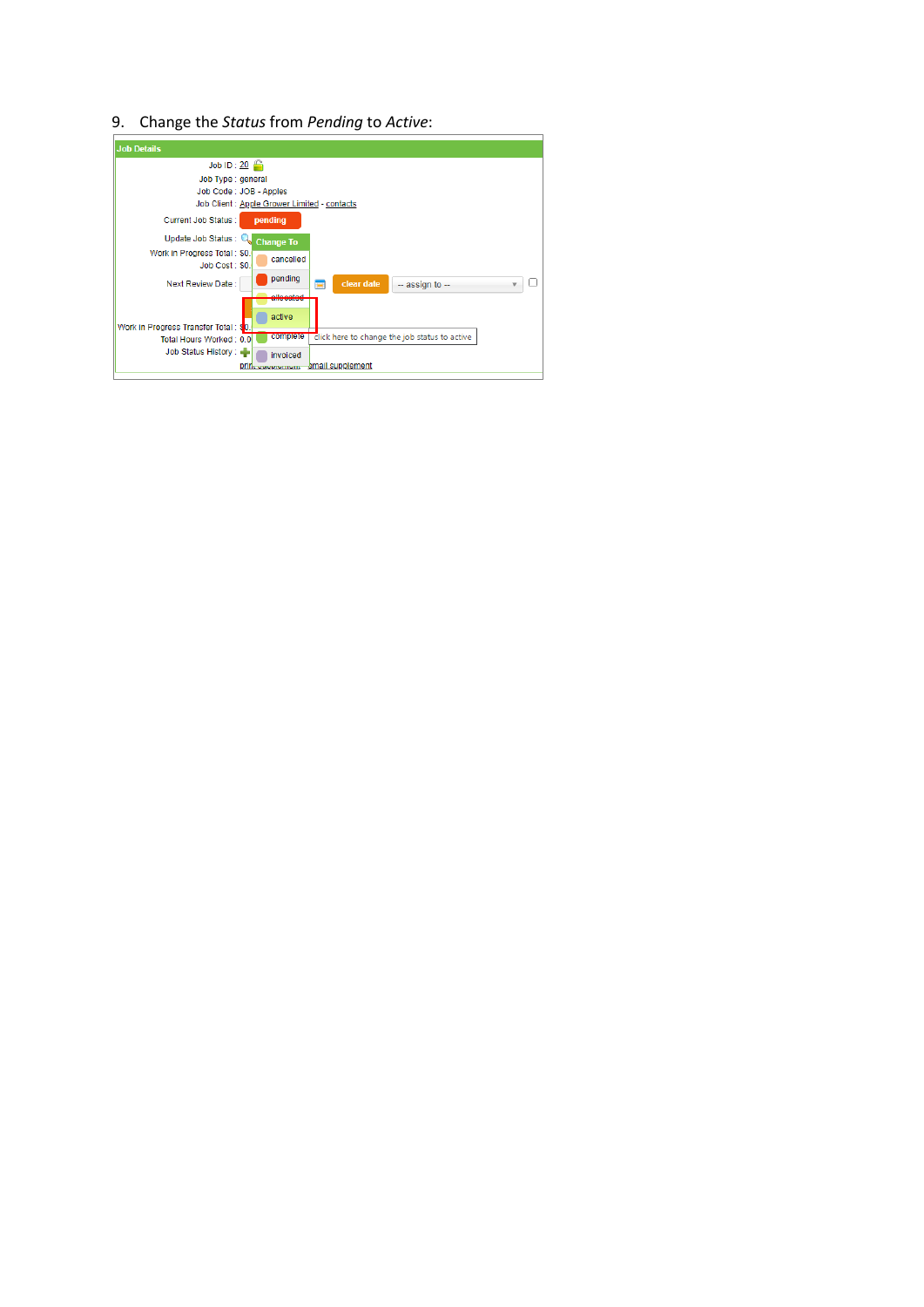### <span id="page-4-0"></span>Create Jobs in Bulk

1. Hover on *Jobs* and click on *Bulk Job Creation*:



2. Click on the spyglass in the *Job Code* field:



3. Select the applicable *Job Code*:

| <b>Job / Activity Code Lookup</b> |                                                           |  |  |  |
|-----------------------------------|-----------------------------------------------------------|--|--|--|
| search :                          | q <sub>0</sub><br>viewing records 1 - 36 of 36            |  |  |  |
| Code                              | <b>Description</b>                                        |  |  |  |
| ACC.                              | On ACC- paid by ACC                                       |  |  |  |
| <b>ACCSD</b>                      | ACC stand-down period - first week's pay paid by Employer |  |  |  |
| <b>AL</b>                         | Annual Leave                                              |  |  |  |

4. Select *Active* for the *Job Status:*

*NB: If you want to create the Jobs but are not ready to work on all of them yet, select Pending*



### 5. Click *Next*:

| <b>Bulk Job Creation</b>                                                                 |                                                               |
|------------------------------------------------------------------------------------------|---------------------------------------------------------------|
| Job Code: Apple                                                                          |                                                               |
|                                                                                          | Job Type: $\bigcirc$ general $\bigcirc$ annual $\bigcirc$ gst |
| Job Status : active                                                                      |                                                               |
| Head Entity: yes $\vee$                                                                  |                                                               |
| Partner: all                                                                             |                                                               |
| <b>Business Structure: all</b>                                                           |                                                               |
| Client Type: all                                                                         |                                                               |
| Client Class : all                                                                       |                                                               |
| Balance Date: all                                                                        |                                                               |
| Do not automatically set<br>the job status to allocated :<br>when resources are assigned |                                                               |
| Use Chargeout Rate from<br>Job / Activity Codes:                                         |                                                               |
|                                                                                          | Next                                                          |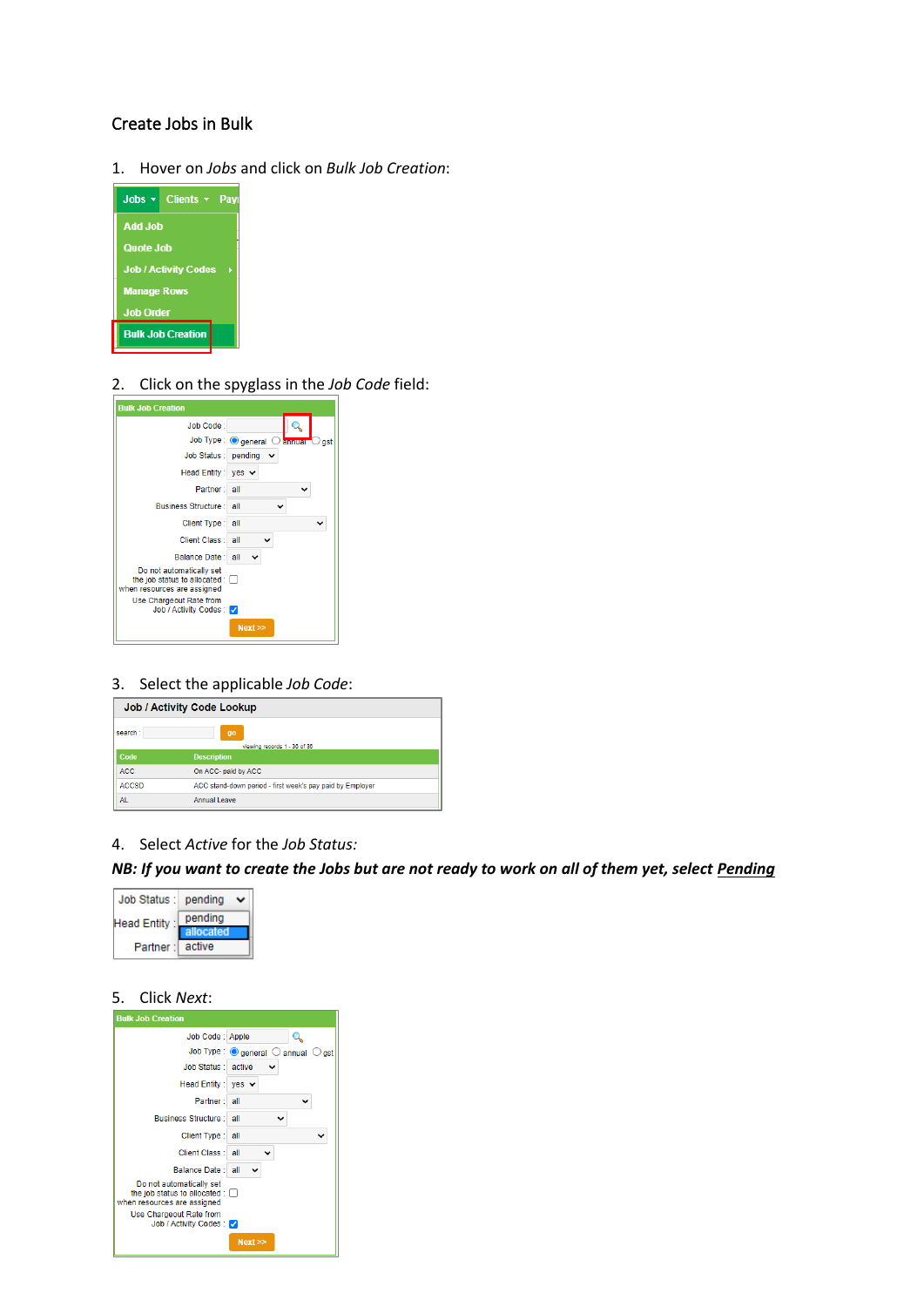### A similar screen will appear:



### 6. Click *Next* to create the Jobs:



### 7. Click *OK*:

| <b>Bulk Job Creation</b>           |  |  |  |  |  |  |
|------------------------------------|--|--|--|--|--|--|
| a total of jobs have been created. |  |  |  |  |  |  |
|                                    |  |  |  |  |  |  |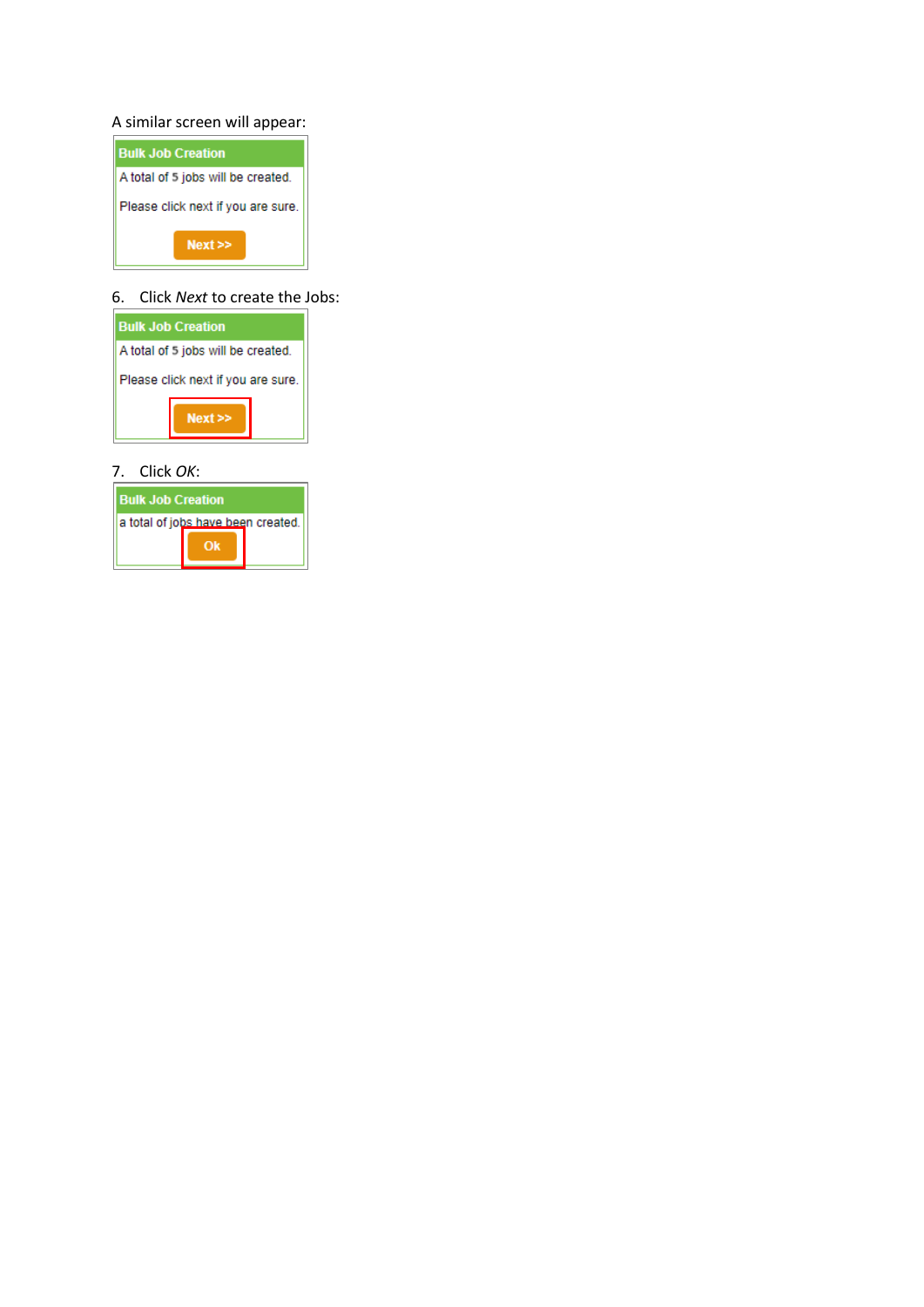# <span id="page-6-0"></span>View hours worked on a Job

1. Click on *Jobs*:

| Dashboard $\star$ My Timesheet $\star$ Health and Safety $\star$ Jobs $\star$ |  |  |
|-------------------------------------------------------------------------------|--|--|
|-------------------------------------------------------------------------------|--|--|

# 2. Locate the applicable *Job*:

|                 | Job ID Job Code         | Job Identifier | Client Code | <b>Client</b>               | VIEWING RECORDS 1 - 19 OF 19<br><b>Job Details</b> | <b>Target End Date</b> | Date Entered Job Status |             |   |
|-----------------|-------------------------|----------------|-------------|-----------------------------|----------------------------------------------------|------------------------|-------------------------|-------------|---|
| $\vert$ 22      | JOB-<br><b>VINEYARD</b> |                | <b>THOM</b> | Thompsons                   |                                                    |                        | Jul 13 2020             | active      | ີ |
| п<br>$\vert$ 20 | JOB - Apples            |                | <b>AGL</b>  | <b>Apple Grower Limited</b> |                                                    |                        | Jul 08 2020             | active<br>⋍ |   |

#### 3. Click the *Job ID*:

|            | Job ID Job Code         | Job Identifier | <b>Client Code</b> | <b>Client</b>               | <b>Job Details</b> | <b>Target End Date</b> | Date Entered | <b>Job Status</b>     |
|------------|-------------------------|----------------|--------------------|-----------------------------|--------------------|------------------------|--------------|-----------------------|
| $\vert$ 22 | JOB-<br><b>VINEYARD</b> |                | <b>THOM</b>        | Thompsons                   |                    |                        | Jul 13 2020  | $\triangle$<br>active |
| $\vert$ 20 | JOB - Apples            |                | <b>AGL</b>         | <b>Apple Grower Limited</b> |                    |                        | Jul 08 2020  | $\triangle$<br>active |

# Here you will see all the hours worked on the Job:

| Non Allocated resources : | name                  |                           | hours worked          |
|---------------------------|-----------------------|---------------------------|-----------------------|
|                           | Alicia White          |                           | 4.0000                |
|                           | Amelia Branson        |                           | 10.5000               |
|                           | Ben B                 |                           | 8.5000                |
|                           | <b>Brendon James</b>  |                           | 101.0000              |
|                           | <b>Karl Cooper</b>    |                           | 8.0000                |
|                           | <b>Lizzy Green</b>    |                           | 3.5000                |
|                           | <b>Nick Miller</b>    |                           | 4.0000                |
|                           |                       |                           | 139.5000              |
| Total Hours Worked:       | total allocated hours | total non allocated hours | total hours<br>worked |
|                           | 0.0000                | 139,5000                  | 139.5000              |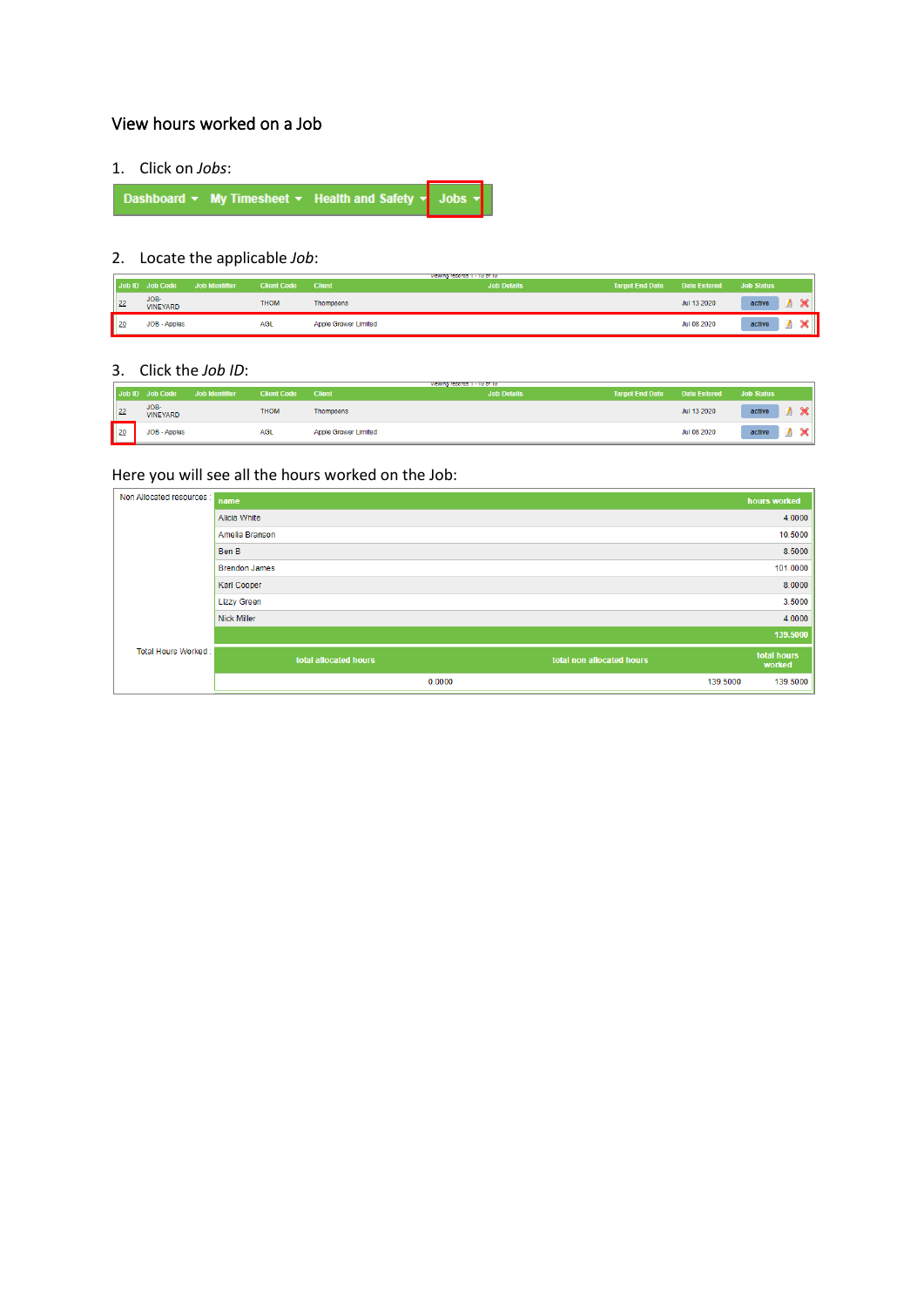# <span id="page-7-0"></span>View disbursements assigned to a Job

1. Click on *Jobs*:

Dashboard  $\star$  My Timesheet  $\star$  Health and Safety  $\star$  Jobs

# 2. Locate the applicable *Job*:

|                 | Job ID Job Code         | Job Identifier | <b>Client Code</b> | <b>Client</b>        | viewing records 1 - 19 of 19<br><b>Job Details</b> | <b>Target End Date</b> | Date Entered | Job Status |        |
|-----------------|-------------------------|----------------|--------------------|----------------------|----------------------------------------------------|------------------------|--------------|------------|--------|
| $\vert$ 22      | JOB-<br><b>VINEYARD</b> |                | <b>THOM</b>        | <b>Thompsons</b>     |                                                    |                        | Jul 13 2020  | active     | $\sim$ |
| П<br>$\vert$ 20 | JOB - Apples            |                | AGL                | Apple Grower Limited |                                                    |                        | Jul 08 2020  | active     |        |

### 3. Click the *Job ID*:

|            | Job ID Job Code         | Job Identifier | <b>Client Code</b> | <b>Client</b>        | viewing records 1 - 19 of 19<br><b>Job Details</b> | <b>Target End Date</b> | Date Entered | <b>Job Status</b>        |
|------------|-------------------------|----------------|--------------------|----------------------|----------------------------------------------------|------------------------|--------------|--------------------------|
| 22         | JOB-<br><b>VINEYARD</b> |                | <b>THOM</b>        | Thompsons            |                                                    |                        | Jul 13 2020  | $\triangle$<br>active    |
| $\vert$ 20 | JOB - Apples            |                | <b>AGL</b>         | Apple Grower Limited |                                                    |                        | Jul 08 2020  | active<br><b>Section</b> |

Here you will see all the disbursements that have been assigned to the Job:

| Assigned disbursements / materials : |            | code description | date        | sell price quantity total sell |                    |  |
|--------------------------------------|------------|------------------|-------------|--------------------------------|--------------------|--|
|                                      | <b>UTE</b> | Ute              | Jul 09 2020 | 12.50                          | 12.50              |  |
|                                      | UTE<br>Ute |                  | Jul 09 2020 | 12.50                          | $12.50$ $\sqrt{ }$ |  |
|                                      |            |                  |             |                                | 25.00              |  |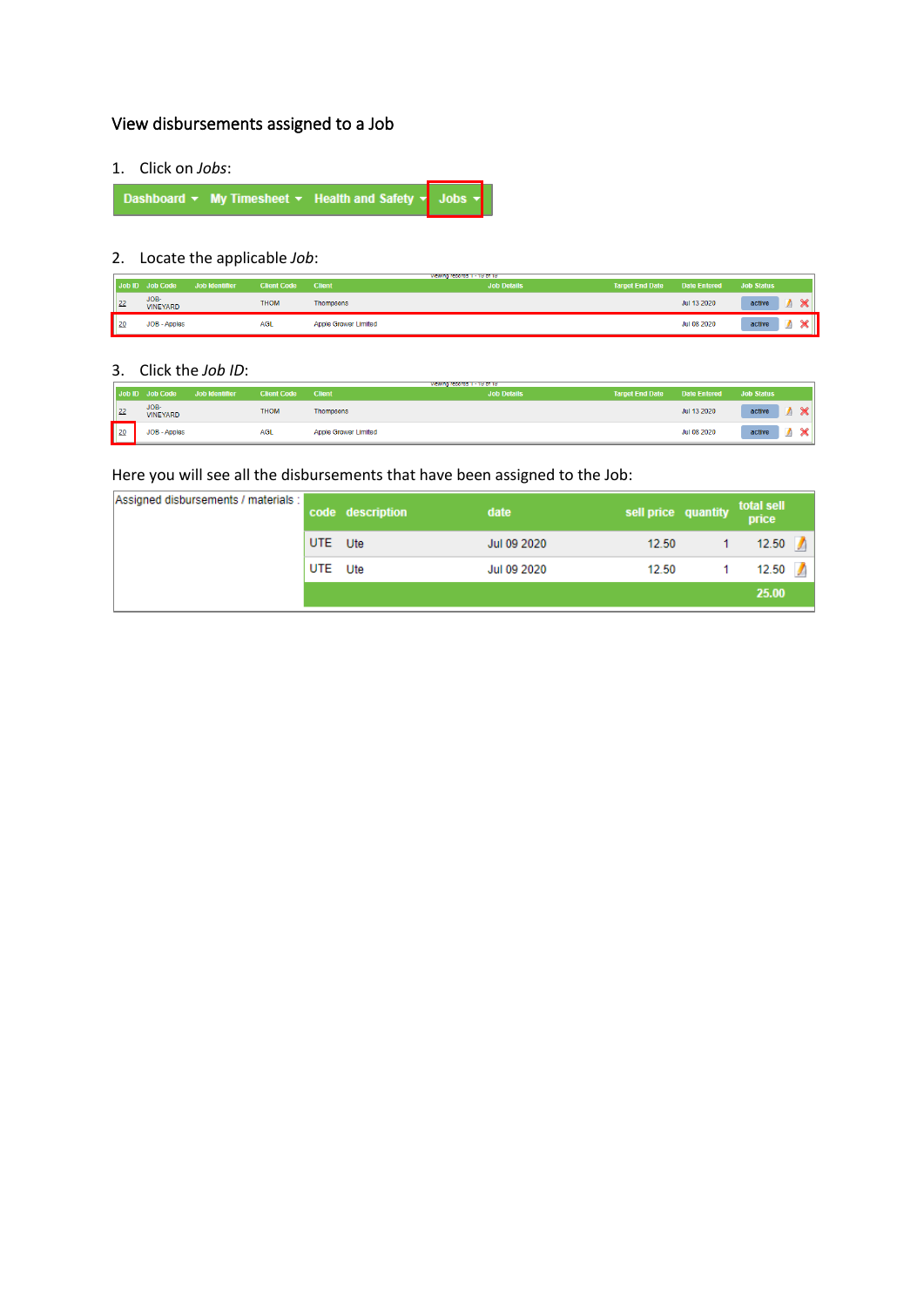## <span id="page-8-0"></span>Add comments to a Job

1. Click on *Jobs*:

Dashboard  $\star$  My Timesheet  $\star$  Health and Safety  $\star$  Jobs  $\star$ 

# 2. Locate the applicable *Job*:

|            | Job ID Job Code         | Job Identifier | <b>Client Code</b> | <b>Client</b>        | viewing records 1 - 19 of 19<br><b>Job Details</b> | Target End Date Date Entered Job Status |             |        |             |
|------------|-------------------------|----------------|--------------------|----------------------|----------------------------------------------------|-----------------------------------------|-------------|--------|-------------|
| 22         | JOB-<br><b>VINEYARD</b> |                | <b>THOM</b>        | <b>Thompsons</b>     |                                                    |                                         | Jul 13 2020 | active | $\triangle$ |
| $\vert$ 20 | JOB - Apples            |                | <b>AGL</b>         | Apple Grower Limited |                                                    |                                         | Jul 08 2020 | active | ໍົ          |

### 3. Click the *Job ID*:

|            | Job ID Job Code         | Job Identifier | <b>Client Code</b> | <b>Client</b>        | viewing records 1 - 19 of 19<br><b>Job Details</b> | <b>Target End Date</b> | Date Entered | <b>Job Status</b>   |             |
|------------|-------------------------|----------------|--------------------|----------------------|----------------------------------------------------|------------------------|--------------|---------------------|-------------|
| $\vert$ 22 | JOB-<br><b>VINEYARD</b> |                | <b>THOM</b>        | <b>Thompsons</b>     |                                                    |                        | Jul 13 2020  | active              | $\triangle$ |
| $\vert$ 20 | JOB - Apples            |                | AGL                | Apple Grower Limited |                                                    |                        | Jul 08 2020  | active<br><b>PA</b> | $\triangle$ |

### 4. Enter the comment:

| <b>Job Comments</b>                                 |                             |
|-----------------------------------------------------|-----------------------------|
| Currently there are no logged comments on this job. |                             |
| Add Comment:                                        |                             |
| Job note                                            |                             |
|                                                     |                             |
|                                                     | <b>Add Comment &gt;&gt;</b> |

### 5. Click *Add Comment*:

| <b>Job Comments</b>                                 |                             |
|-----------------------------------------------------|-----------------------------|
| Currently there are no logged comments on this job. |                             |
| Add Comment :                                       |                             |
| Job note                                            |                             |
|                                                     |                             |
|                                                     | <b>Add Comment &gt;&gt;</b> |